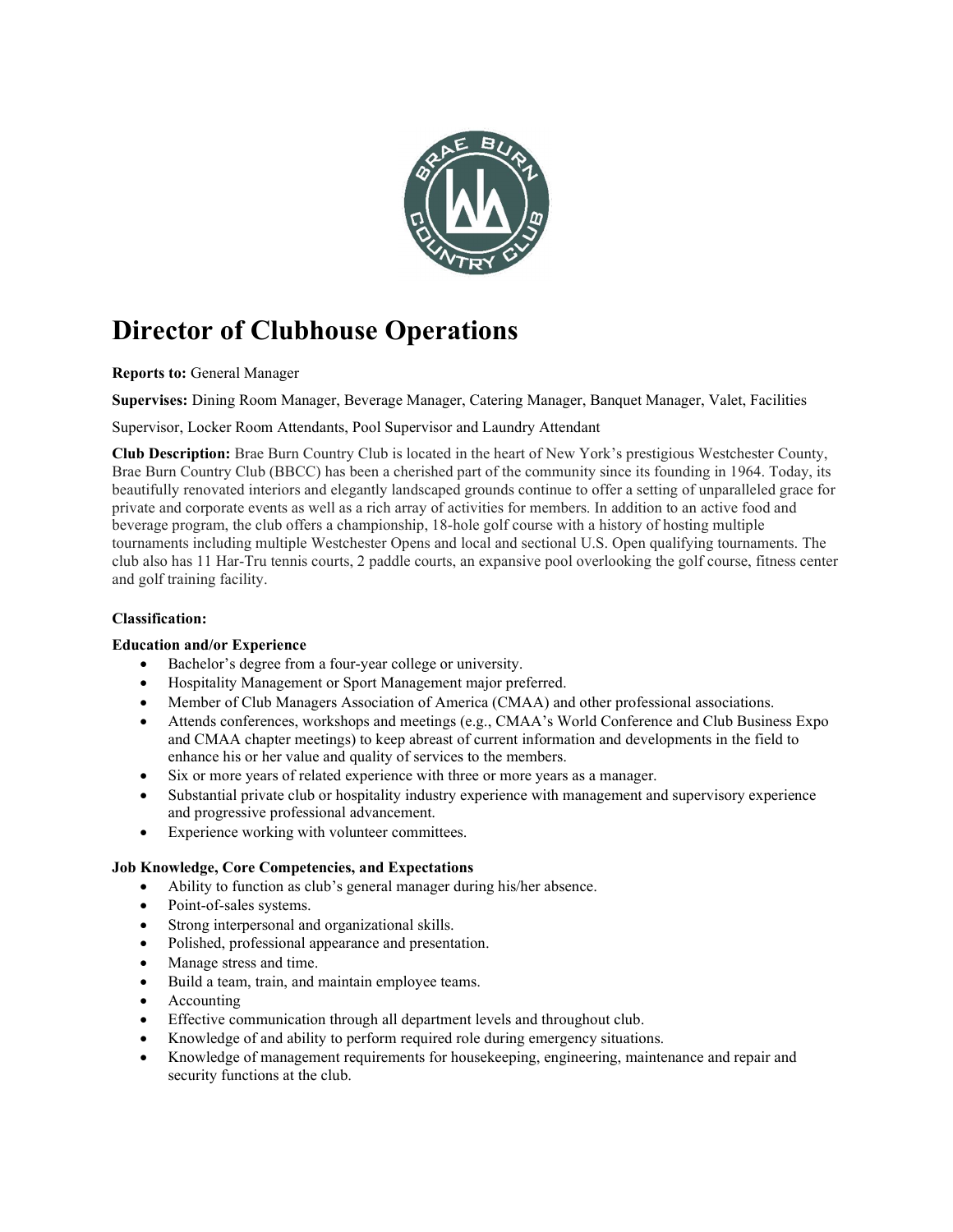- Must demonstrate appropriate analytical skills, attention to detail, organizational and project management skills.
- Ability to develop and maintain awareness of occupational hazards and safety precautions; skilled in following safety practices and recognizing hazards.
- Knowledge of and ability to perform required role in emergency situations.

### Job Summary (Essential Functions)

Work closely with the General Manager. Responsible for operation of all aspects of the club in the absence of the General Manager and perform specific tasks as requested by the Manager. Responsible for club's dining services throughout the club. Directly supervises Catering Manager, Beverage Manager, Banquet Manager, Dining Room Manager and managers of all other F&B outlets such as snack bars, half-way houses, etc. Plans, implements and monitors departmental budgets. Hires, trains and supervises subordinates and applies relevant marketing principles to assure that the wants and needs of club members and guests are consistently exceeded.

## Job Tasks/Duties

- Approves budgets, staffing and general operating procedures and other plans for the rooms, housekeeping, maintenance and repair and security departments; directs the work of department heads.
- Monitors the budget and directs corrective action procedures as necessary to help assure that budget goals are attained.
- Functions as an administrative link between departments.
- Monitors internal cost control procedures.
- Plans and coordinates training and professional development programs for himself or herself and club personnel.
- Monitors safety conditions and employees' conformance with safety procedures; updates emergency plans and procedures and assures that effective training for these programs is conducted in all departments.
- Maintains contact with members and helps to assure maximum member satisfaction.
- Receives and resolves complaints from club members, guests and employees.
- Assists in the planning of facility improvements, remodeling, construction and repair, and interacts with applicable club committees for this purpose.
- Participates in ongoing facility inspections throughout the club to assure that cleanliness, maintenance, safety and other standards are consistently attained.
- $\bullet$  Serves as an *ad hoc* member of appropriate club committees.
- May serve as a departmental manager in that manager's absence.
- Attends management and staff meetings as scheduled.
- Interacts with members answering questions, solving problems, overseeing services and cleanliness and showing the club facilities to visitors.
- Approves all entertainment in consultation with the Special Events Manager and others.
- Counsels with other managers and employees about employee grievances and complaints; directs problem correction where possible.
- Monitors labor; evaluates scheduled and actual labor hours and costs.
- Oversees daily club operations.
- Reviews all accidents and works with HR in completing accident reports.
- Works with department heads to plan professional development programs for applicable staff.
- May perform clubhouse opening and closing duties, including those related to facilities.
- Recruits for and manages the club's internship and H2B program; responsible for management and operation of the employee dormitory.
- Monitors employee dress codes and member dress codes as applicable.
- Conducts training and other meetings with department staff.
- Completes other appropriate assignments made by the General Manager. Develops a capital budget for all necessary food and beverage equipment and recommends facility renovation needs.
- Ensures that adequate cash/member charge procedures are followed and that documentation is reported in an accurate and timely manner.
- Responsible for proper cash and charge procedures, guest check analysis, tip reports, ticket controls and